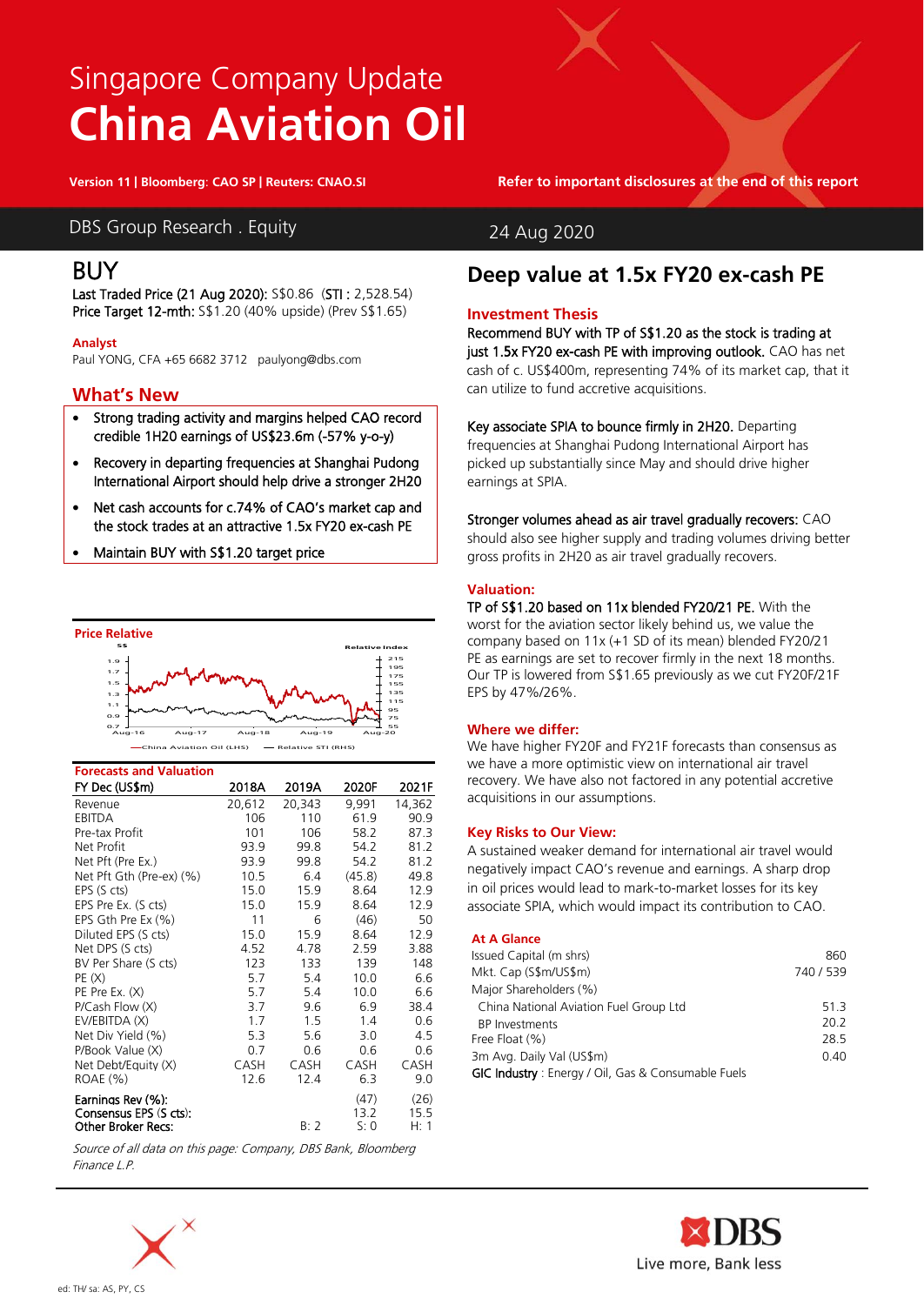

#### **WHAT'S NEW**

**Strong trading profits offset by a plunge in contribution from SPIA, which is already seeing a rebound in traffic**

Credible interim results. Total revenue fell 44.5% y-o-y to US\$5.4bn on a 22% y-o-y decline in overall volume to 5.49m tonnes. Despite jet fuel volumes falling by 30% y-o-y, gross profit fell by a slower 20% y-o-y to US\$22.9m as better trading profits helped to offset some of the lower supply volumes due to COVID-19. EBIT rose 6% y-o-y to US\$21.8m as there was a reversal of expected credit loss provision of US\$1m compared to an impairment provision of US\$6.2m in 1H19, which was due to lower receivables at end-June 2020.

Contribution from Shanghai Pudong International Airport Aviation Fuel Supply Co., (SPIA) plunged by 94% y-o-y to US\$2.1m due to lower volumes and lower oil prices caused by the COVID-19 outbreak. As a result, net profit for the year fell by 57% y-o-y to US\$23.6m.

#### **CAO's 1H20 results at a glance**

| US\$m              | 1H19     | 1H <sub>20</sub> | % Chq<br>$V-O-V$ |
|--------------------|----------|------------------|------------------|
| Revenue            | 9683.3   | 5373.4           | $-45%$           |
| Cost of Sales      | (9654.6) | (5350.5)         | -45%             |
| Gross Profit       | 28.7     | 22.9             | $-20%$           |
| Other op. income   | 4.2      | 3.3              | $-21%$           |
| Admin Expenses     | (5.9)    | (5.0)            | $-15%$           |
| Other Op. Expenses | (6.6)    | 0.6              | $-109%$          |
| Operating Profit   | 20.5     | 21.8             | 6%               |
| Finance Costs      | (1.2)    | (0.5)            | -59%             |
| Associates         | 38.3     | 3.9              | $-90%$           |
| Pretax Profit      | 57.6     | 25.2             | -56%             |
| Tax                | (2.8)    | (1.6)            | $-41%$           |
| PAT                | 54.8     | 23.6             | $-57%$           |

Source: Company, DBS Bank Estimates

Banking on a recovery at SPIA in 2H20. Profit contribution from SPIA made up 59-76% of CAO's total net profit from FY15- FY19 but accounted for just 9% of its profit in the first half of 2020. Besides lower volumes, the plunge in contribution from SPIA is also likely due to marked-to-market losses on lower fuel prices.

We believe that SPIA will see a rebound in its profit contribution to CAO in the second half of 2020 as the number of weekly departing frequencies averaged less than 2,000 from mid-February to end-April but has now rebounded to c. 3,800 in August, which is about 20% off its pre-COVID-19 levels. Additionally, the mark-to-market losses that SPIA incurred in the first half of 2020 are unlikely to recur unless jet fuel prices plunge even further. Our house view for oil price is that it will gradually firm up as demand rebounds in line with the easing of social distancing measures globally, and as supply remains disciplined.

#### **Pudong Int'l Airport – Weekly departing frequencies**



Source: CAPA, DBS Bank Estimates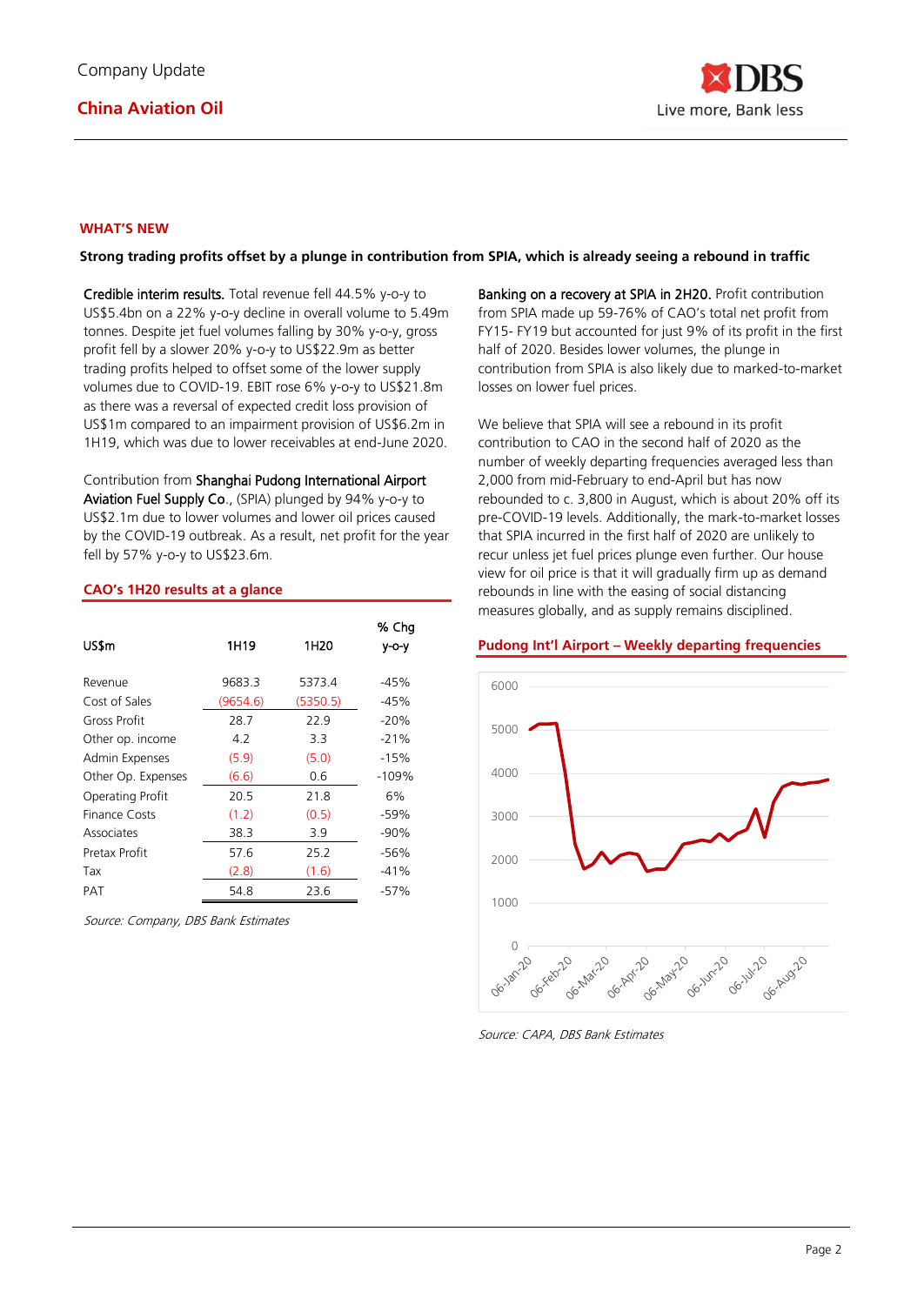

#### **Historical PE and PB band**





Source: Bloomberg Finance L.P., DBS estimates Source: Bloomberg Finance L.P., DBS estimates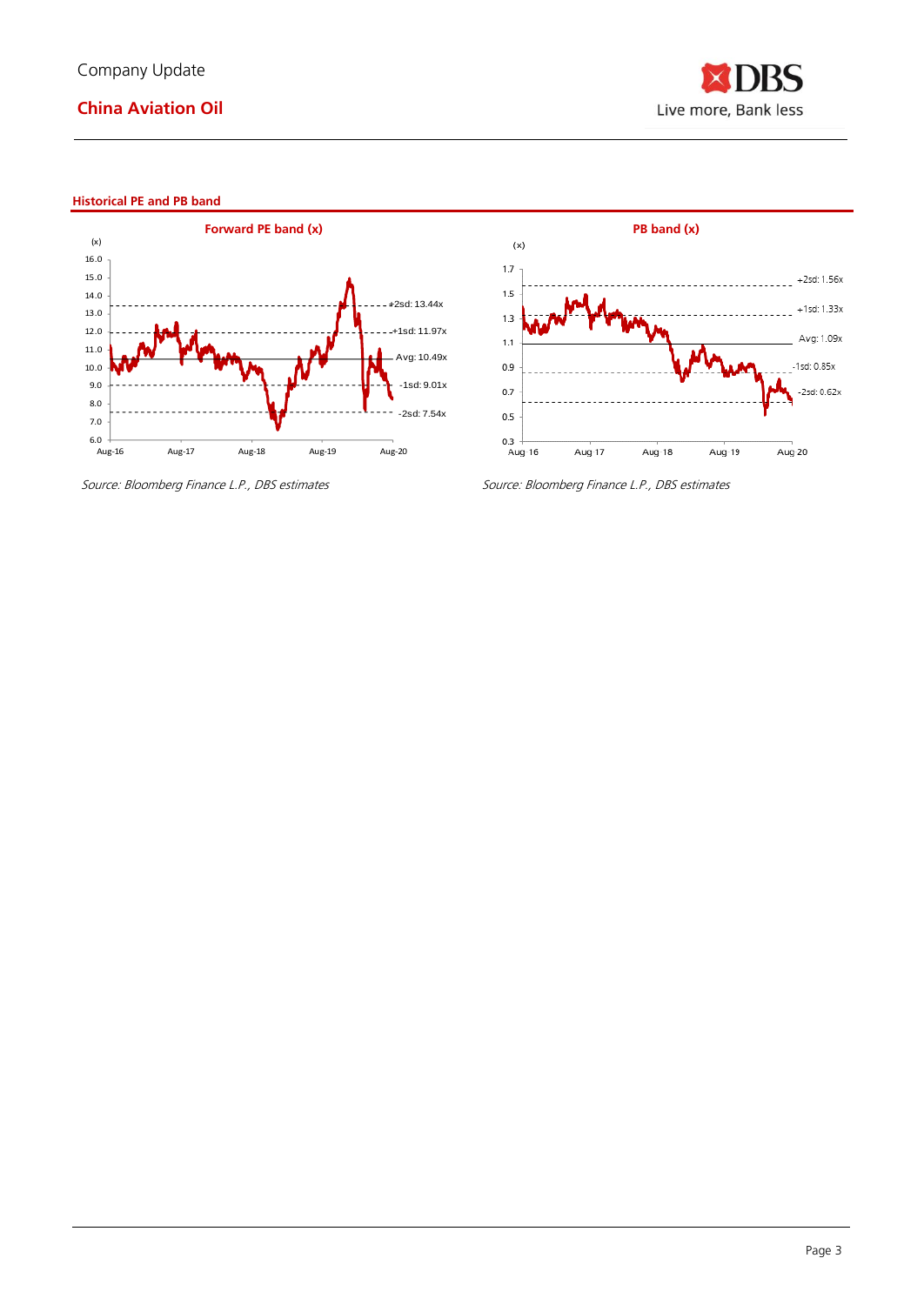

#### **Key Assumptions**

| <b>ILEA WILLINGS</b>       |        |        |        |       |        |
|----------------------------|--------|--------|--------|-------|--------|
| FY Dec                     | 2017A  | 2018A  | 2019A  | 2020F | 2021F  |
| Middle Distillates Volumes | 19.8   | 18.2   | 22.3   | 16.7  | 19.2   |
| Other Oil Product          | 16.1   | 14.3   | 14.7   | 11.0  | 12.7   |
| Implied Average Middle     | 65.2   | 85.6   | 82.5   | 48.3  | 60.4   |
| Gross Profit per Tonne     | 1.08   | 1.54   | 1.58   | 1.74  | 1.65   |
| Contribution from          | 71.5   | 72.1   | 65.5   | 25.0  | 50.5   |
| <b>Segmental Breakdown</b> |        |        |        |       |        |
| FY Dec                     | 2017A  | 2018A  | 2019A  | 2020F | 2021F  |
| <b>Revenues (US\$m)</b>    |        |        |        |       |        |
| Middle distillates         | 10,233 | 12,362 | 13,594 | 6,397 | 9,195  |
| Other oil products         | 6.034  | 8,250  | 6.749  | 3,595 | 5,167  |
| Total                      | 16.268 | 20.612 | 20,343 | 9.991 | 14.362 |

### **Income Statement (US\$m)**

| FY Dec                      | 2017A     | 2018A     | 2019A     | 2020F   | 2021F     |
|-----------------------------|-----------|-----------|-----------|---------|-----------|
| Revenue                     | 16,268    | 20,612    | 20,343    | 9,991   | 14,362    |
| Cost of Goods Sold          | (16, 229) | (20, 562) | (20, 285) | (9,943) | (14, 310) |
| <b>Gross Profit</b>         | 38.7      | 50.0      | 58.5      | 48.2    | 52.7      |
| Other Opng (Exp)/Inc        | (15.7)    | (16.9)    | (14.8)    | (12.2)  | (13.2)    |
| <b>Operating Profit</b>     | 23.1      | 33.1      | 43.7      | 36.0    | 39.5      |
| Other Non Opg (Exp)/Inc     | 0.0       | 0.0       | 0.0       | 0.0     | 0.0       |
| Associates & JV Inc.        | 71.5      | 72.1      | 65.5      | 25.0    | 50.5      |
| Net Interest (Exp)/Inc      | (2.8)     | (4.6)     | (2.8)     | (2.8)   | (2.8)     |
| Exceptional Gain/(Loss)     | 0.0       | 0.0       | 0.0       | 0.0     | 0.0       |
| Pre-tax Profit              | 91.8      | 101       | 106       | 58.2    | 87.3      |
| Tax                         | (6.9)     | (6.7)     | (6.6)     | (4.1)   | (6.1)     |
| Minority Interest           | 0.0       | 0.0       | 0.0       | 0.0     | 0.0       |
| Preference Dividend         | 0.0       | 0.0       | 0.0       | 0.0     | 0.0       |
| <b>Net Profit</b>           | 84.9      | 93.9      | 99.8      | 54.2    | 81.2      |
| Net Profit before Except.   | 84.9      | 93.9      | 99.8      | 54.2    | 81.2      |
| EBITDA                      | 95.5      | 106       | 110       | 61.9    | 90.9      |
| Growth                      |           |           |           |         |           |
| Revenue Gth (%)             | 39.0      | 26.7      | (1.3)     | (50.9)  | 43.7      |
| EBITDA Gth (%)              | 1.3       | 11.1      | 3.8       | (43.8)  | 46.9      |
| Opg Profit Gth (%)          | (13.8)    | 43.4      | 32.0      | (17.6)  | 9.8       |
| Net Profit Gth (Pre-ex) (%) | (4.5)     | 10.5      | 6.4       | (45.8)  | 49.8      |
| <b>Margins &amp; Ratio</b>  |           |           |           |         |           |
| Gross Margins (%)           | 0.2       | 0.2       | 0.3       | 0.5     | 0.4       |
| Opg Profit Margin (%)       | 0.1       | 0.2       | 0.2       | 0.4     | 0.3       |
| Net Profit Margin (%)       | 0.5       | 0.5       | 0.5       | 0.5     | 0.6       |
| ROAE (%)                    | 12.4      | 12.6      | 12.4      | 6.3     | 9.0       |
| ROA (%)                     | 5.2       | 5.3       | 5.7       | 3.2     | 5.1       |
| ROCE (%)                    | 2.7       | 3.8       | 5.0       | 3.8     | 4.0       |
| Div Payout Ratio (%)        | 34.1      | 30.2      | 30.0      | 30.0    | 30.0      |
| Net Interest Cover (x)      | 8.3       | 7.1       | 15.9      | 13.1    | 14.4      |

Source: Company, DBS Bank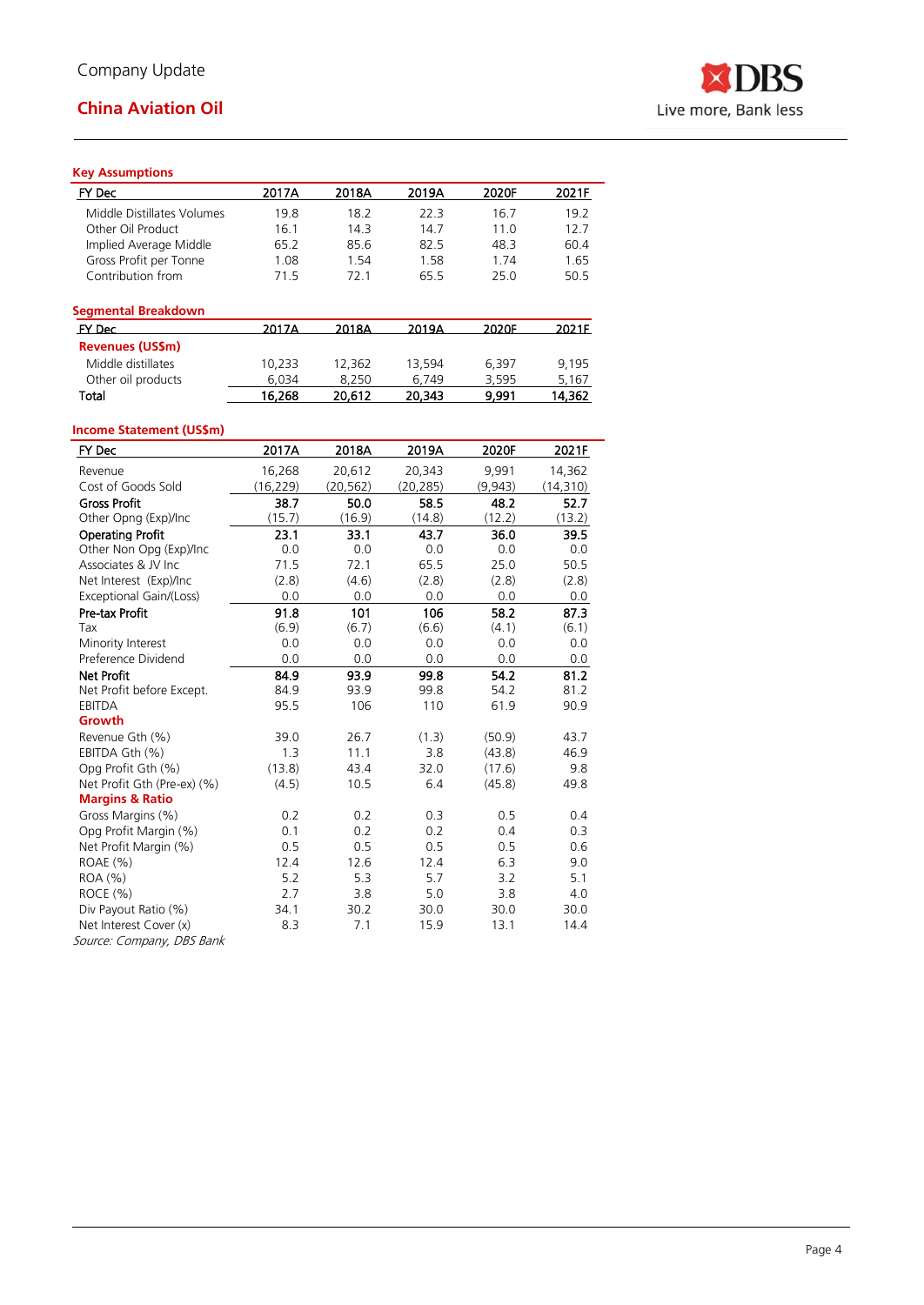

| <b>Balance Sheet (US\$m)</b> |       |       |       |       |       |
|------------------------------|-------|-------|-------|-------|-------|
| <b>FY Dec</b>                | 2017A | 2018A | 2019A | 2020F | 2021F |
| Net Fixed Assets             | 5.19  | 5.25  | 4.91  | 4.81  | 4.72  |
| Invts in Associates & JVs    | 321   | 311   | 362   | 368   | 376   |
| Other LT Assets              | 7.53  | 6.17  | 25.4  | 25.1  | 24.9  |
| Cash & ST Invts              | 300   | 358   | 379   | 459   | 491   |
| Inventory                    | 210   | 111   | 58.7  | 28.8  | 41.4  |
| Debtors                      | 1,066 | 862   | 894   | 439   | 631   |
| Other Current Assets         | 0.0   | 0.0   | 145   | 145   | 145   |
| <b>Total Assets</b>          | 1,910 | 1,653 | 1,868 | 1,470 | 1,714 |
|                              |       |       |       |       |       |
| ST Debt                      | 120   | 0.0   | 0.0   | 0.0   | 0.0   |
| Creditor                     | 1,060 | 875   | 860   | 421   | 607   |
| Other Current Liab           | 0.95  | 0.83  | 158   | 160   | 162   |
| LT Debt                      | 0.0   | 0.0   | 3.92  | 3.92  | 3.92  |
| Other LT Liabilities         | 7.92  | 8.05  | 11.7  | 11.7  | 11.7  |
| Shareholder's Equity         | 721   | 769   | 835   | 873   | 930   |
| Minority Interests           | 0.0   | 0.0   | 0.0   | 0.0   | 0.0   |
| Total Cap. & Liab.           | 1,910 | 1,653 | 1,868 | 1,470 | 1,714 |
| Non-Cash Wkg. Capital        | 215   | 96.6  | 79.5  | 31.1  | 48.6  |
| Net Cash/(Debt)              | 180   | 358   | 375   | 456   | 487   |
| Debtors Turn (avg days)      | 18.6  | 17.1  | 15.8  | 24.3  | 13.6  |
| Creditors Turn (avg days)    | 18.5  | 17.2  | 15.6  | 23.5  | 13.1  |
| Inventory Turn (avg days)    | 4.3   | 2.8   | 1.5   | 1.6   | 0.9   |
| Asset Turnover (x)           | 10.0  | 11.6  | 11.6  | 6.0   | 9.0   |
| Current Ratio (x)            | 1.3   | 1.5   | 1.5   | 1.8   | 1.7   |
| Quick Ratio (x)              | 1.2   | 1.4   | 1.3   | 1.5   | 1.5   |
| Net Debt/Equity (X)          | CASH  | CASH  | CASH  | CASH  | CASH  |
| Net Debt/Equity ex MI (X)    | CASH  | CASH  | CASH  | CASH  | CASH  |
| Capex to Debt (%)            | 0.4   | N/A   | 14.7  | 14.7  | 14.7  |
| Z-Score (X)                  | 12.3  | 14.0  | 12.3  | 12.4  | 12.2  |
| Source: Company, DBS Bank    |       |       |       |       |       |

#### **Cash Flow Statement (US\$ m )**

| FY Dec                      | 2017A  | 2018A  | 2019A  | 2020F  | 2021F  |
|-----------------------------|--------|--------|--------|--------|--------|
|                             |        |        |        |        |        |
| Pre-Tax Profit              | 91.8   | 101    | 106    | 58.2   | 87.3   |
| Dep. & Amort.               | 0.94   | 0.94   | 11.6   | 0.94   | 0.94   |
| Tax Paid                    | (0.7)  | (0.7)  | (0.8)  | (2.1)  | (4.1)  |
| Assoc. & JV Inc/(loss)      | (71.5) | (72.1) | (65.5) | (25.0) | (50.5) |
| Chg in Wkg.Cap.             | (46.1) | 118    | 16.0   | 46.4   | (19.6) |
| Other Operating CF          | (1.7)  | (0.4)  | (11.4) | 0.0    | 0.0    |
| <b>Net Operating CF</b>     | (27.2) | 146    | 56.3   | 78.5   | 14.0   |
| Capital Exp.(net)           | (0.4)  | (1.1)  | (0.6)  | (0.6)  | (0.6)  |
| Other Invts.(net)           | 0.0    | (7.6)  | 0.0    | 0.0    | 0.0    |
| Invts in Assoc. & JV        | 0.0    | 0.0    | 0.0    | 0.0    | 0.0    |
| Div from Assoc & JV         | 45.5   | 67.4   | 3.62   | 19.0   | 42.8   |
| Other Investing CF          | 3.60   | 4.58   | 0.0    | 0.0    | 0.0    |
| Net Investing CF            | 48.7   | 63.2   | 3.05   | 18.4   | 42.2   |
| Div Paid                    | (27.7) | (29.2) | (28.5) | (16.3) | (24.3) |
| Chg in Gross Debt           | 20.0   | (120)  | (10.7) | 0.0    | 0.0    |
| Capital Issues              | 0.0    | 0.0    | 0.0    | 0.0    | 0.0    |
| Other Financing CF          | (1.6)  | (3.2)  | 0.0    | 0.0    | 0.0    |
| Net Financing CF            | (9.3)  | (152)  | (39.2) | (16.3) | (24.3) |
| <b>Currency Adjustments</b> | 0.62   | 0.24   | 0.90   | 0.0    | 0.0    |
| Chg in Cash                 | 12.8   | 57.7   | 21.1   | 80.7   | 31.9   |
| Opg CFPS (S cts)            | 3.00   | 4.51   | 6.43   | 5.12   | 5.36   |
| Free CFPS (S cts)           | (4.4)  | 23.2   | 8.89   | 12.4   | 2.14   |

Source: Company, DBS Bank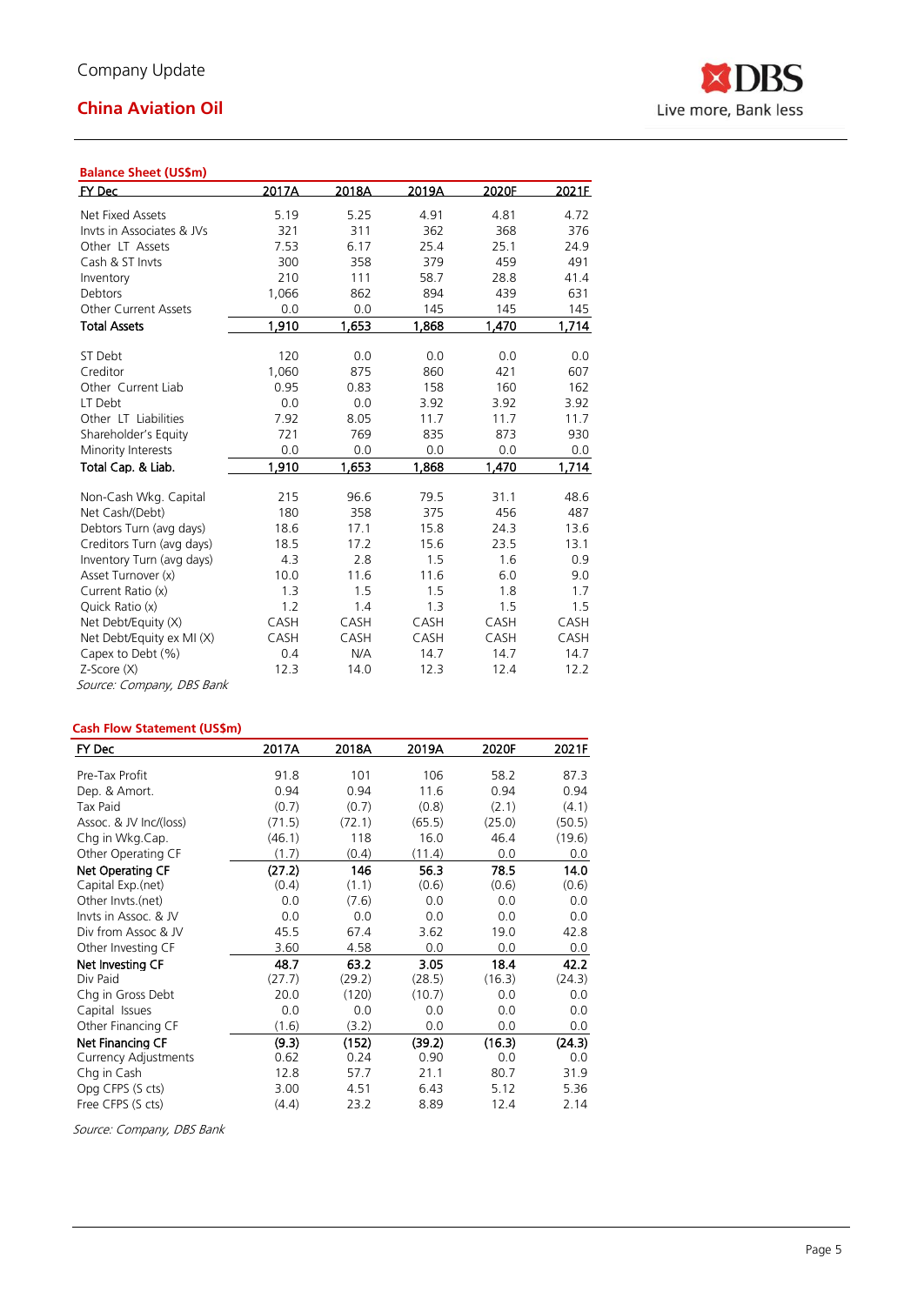





| S.No. | Date of<br><b>Report</b> | Closina<br>Price | $12-$ mth<br>Target Rating<br>Price |            |
|-------|--------------------------|------------------|-------------------------------------|------------|
| 1 -   | 26 Feb 20                | 1.16             | 1.65                                | <b>BUY</b> |

Source: DBS Bank Analyst: Paul YONG, CFA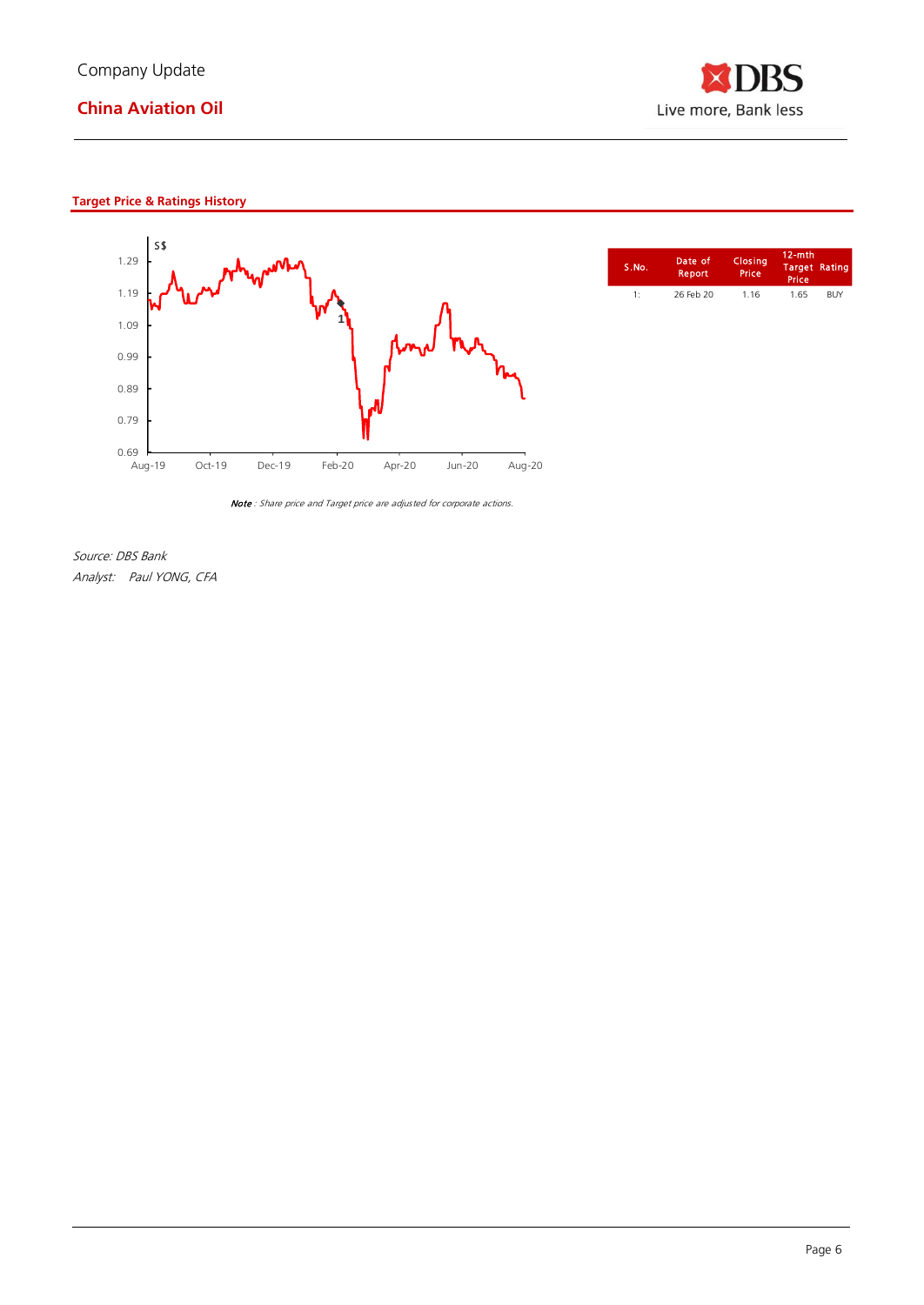

DBS Bank recommendations are based on an Absolute Total Return\* Rating system, defined as follows:

**STRONG BUY** (>20% total return over the next 3 months, with identifiable share price catalysts within this time frame)

BUY (>15% total return over the next 12 months for small caps, >10% for large caps)

HOLD (-10% to +15% total return over the next 12 months for small caps, -10% to +10% for large caps)

FULLY VALUED (negative total return, i.e., > -10% over the next 12 months)

SELL (negative total return of > -20% over the next 3 months, with identifiable share price catalysts within this time frame)

\*Share price appreciation + dividends

Completed Date: 24 Aug 2020 19:02:27 (SGT) Dissemination Date: 24 Aug 2020 19:27:46 (SGT)

Sources for all charts and tables are DBS Bank unless otherwise specified.

#### GENERAL DISCLOSURE/DISCLAIMER

This report is prepared by DBS Bank Ltd. This report is solely intended for the clients of DBS Bank Ltd, its respective connected and associated corporations and affiliates only and no part of this document may be (i) copied, photocopied or duplicated in any form or by any means or (ii) redistributed without the prior written consent of DBS Bank Ltd.

The research set out in this report is based on information obtained from sources believed to be reliable, but we (which collectively refers to DBS Bank Ltd, its respective connected and associated corporations, affiliates and their respective directors, officers, employees and agents (collectively, the "DBS Group") have not conducted due diligence on any of the companies, verified any information or sources or taken into account any other factors which we may consider to be relevant or appropriate in preparing the research. Accordingly, we do not make any representation or warranty as to the accuracy, completeness or correctness of the research set out in this report. Opinions expressed are subject to change without notice. This research is prepared for general circulation. Any recommendation contained in this document does not have regard to the specific investment objectives, financial situation and the particular needs of any specific addressee. This document is for the information of addressees only and is not to be taken in substitution for the exercise of judgement by addressees, who should obtain separate independent legal or financial advice. The DBS Group accepts no liability whatsoever for any direct, indirect and/or consequential loss (including any claims for loss of profit) arising from any use of and/or reliance upon this document and/or further communication given in relation to this document. This document is not to be construed as an offer or a solicitation of an offer to buy or sell any securities. The DBS Group, along with its affiliates and/or persons associated with any of them may from time to time have interests in the securities mentioned in this document. The DBS Group, may have positions in, and may effect transactions in securities mentioned herein and may also perform or seek to perform broking, investment banking and other banking services for these companies.

Any valuations, opinions, estimates, forecasts, ratings or risk assessments herein constitutes a judgment as of the date of this report, and there can be no assurance that future results or events will be consistent with any such valuations, opinions, estimates, forecasts, ratings or risk assessments. The information in this document is subject to change without notice, its accuracy is not guaranteed, it may be incomplete or condensed, it may not contain all material information concerning the company (or companies) referred to in this report and the DBS Group is under no obligation to update the information in this report.

This publication has not been reviewed or authorized by any regulatory authority in Singapore, Hong Kong or elsewhere. There is no planned schedule or frequency for updating research publication relating to any issuer.

The valuations, opinions, estimates, forecasts, ratings or risk assessments described in this report were based upon a number of estimates and assumptions and are inherently subject to significant uncertainties and contingencies. It can be expected that one or more of the estimates on which the valuations, opinions, estimates, forecasts, ratings or risk assessments were based will not materialize or will vary significantly from actual results. Therefore, the inclusion of the valuations, opinions, estimates, forecasts, ratings or risk assessments described herein IS NOT TO BE RELIED UPON as a representation and/or warranty by the DBS Group (and/or any persons associated with the aforesaid entities), that:

(a) such valuations, opinions, estimates, forecasts, ratings or risk assessments or their underlying assumptions will be achieved, and

(b) there is any assurance that future results or events will be consistent with any such valuations, opinions, estimates, forecasts, ratings or risk assessments stated therein.

Please contact the primary analyst for valuation methodologies and assumptions associated with the covered companies or price targets.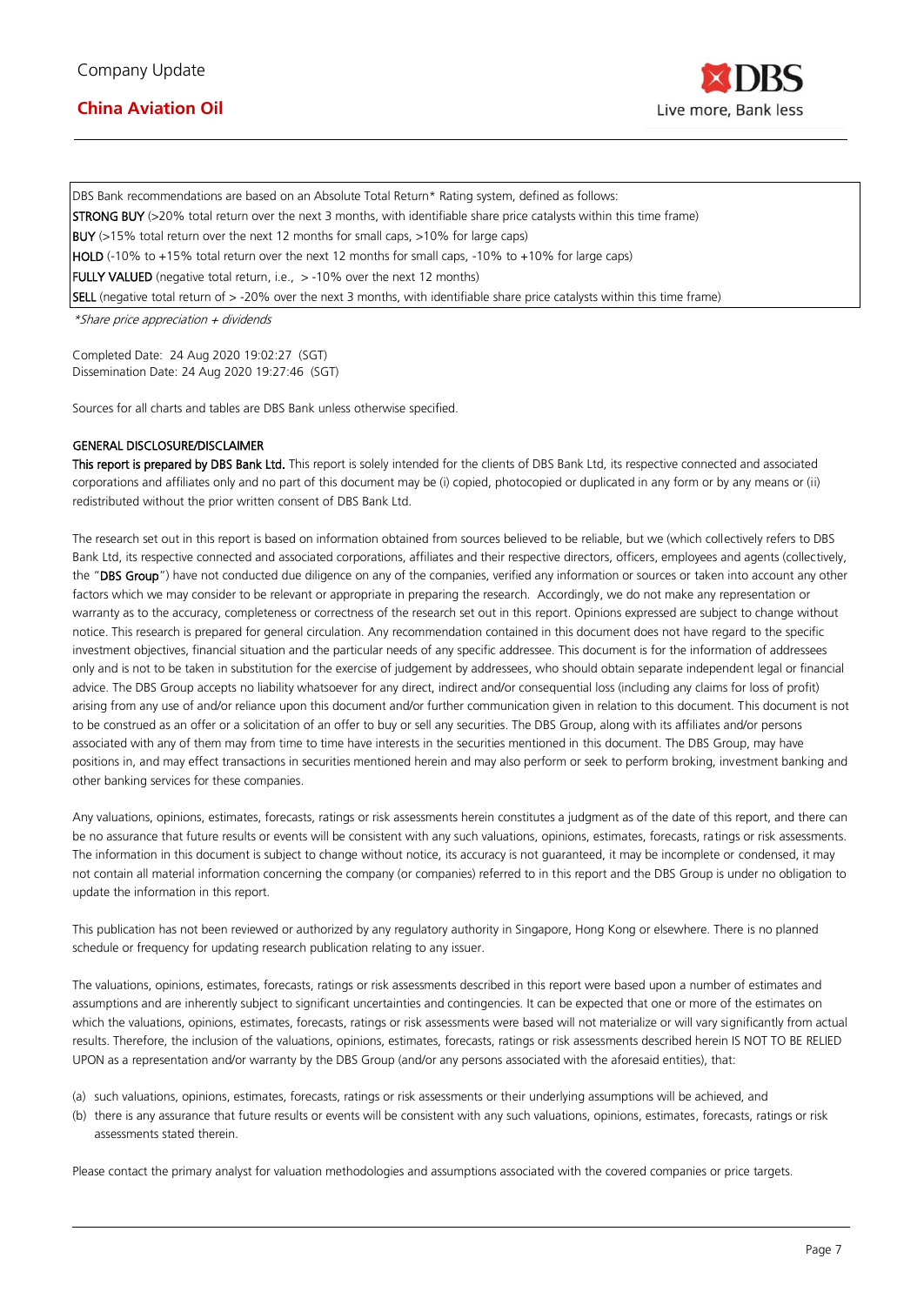Any assumptions made in this report that refers to commodities, are for the purposes of making forecasts for the company (or companies) mentioned herein. They are not to be construed as recommendations to trade in the physical commodity or in the futures contract relating to the commodity referred to in this report.

DBSVUSA, a US-registered broker-dealer, does not have its own investment banking or research department, has not participated in any public offering of securities as a manager or co-manager or in any other investment banking transaction in the past twelve months and does not engage in market-making.

#### ANALYST CERTIFICATION

The research analyst(s) primarily responsible for the content of this research report, in part or in whole, certifies that the views about the companies and their securities expressed in this report accurately reflect his/her personal views. The analyst(s) also certifies that no part of his/her compensation was, is, or will be, directly or indirectly, related to specific recommendations or views expressed in the report. The research analyst (s) primarily responsible for the content of this research report, in part or in whole, certifies that he or his associate<sup>1</sup> does not serve as an officer of the issuer or the new listing applicant (which includes in the case of a real estate investment trust, an officer of the management company of the real estate investment trust; and in the case of any other entity, an officer or its equivalent counterparty of the entity who is responsible for the management of the issuer or the new listing applicant) and the research analyst(s) primarily responsible for the content of this research report or his associate does not have financial interests<sup>2</sup> in relation to an issuer or a new listing applicant that the analyst reviews. DBS Group has procedures in place to eliminate, avoid and manage any potential conflicts of interests that may arise in connection with the production of research reports. The research analyst(s) responsible for this report operates as part of a separate and independent team to the investment banking function of the DBS Group and procedures are in place to ensure that confidential information held by either the research or investment banking function is handled appropriately. There is no direct link of DBS Group's compensation to any specific investment banking function of the DBS Group.

#### COMPANY-SPECIFIC / REGULATORY DISCLOSURES

- 1. DBS Bank Ltd, DBS HK, DBS Vickers Securities (Singapore) Pte Ltd (''DBSVS'') or their subsidiaries and/or other affiliates do not have a proprietary position in the securities recommended in this report as of 31 Jul 2020.
- 2. Neither DBS Bank Ltd nor DBS HK market makes in equity securities of the issuer(s) or company(ies) mentioned in this Research Report.

#### Compensation for investment banking services:

3. DBSVUSA does not have its own investment banking or research department, nor has it participated in any public offering of securities as a manager or co-manager or in any other investment banking transaction in the past twelve months. Any US persons wishing to obtain further information, including any clarification on disclosures in this disclaimer, or to effect a transaction in any security discussed in this document should contact DBSVUSA exclusively.

#### Disclosure of previous investment recommendation produced:

4. DBS Bank Ltd, DBS Vickers Securities (Singapore) Pte Ltd (''DBSVS''), their subsidiaries and/or other affiliates may have published other investment recommendations in respect of the same securities / instruments recommended in this research report during the preceding 12 months. Please contact the primary analyst listed in the first page of this report to view previous investment recommendations published by DBS Bank Ltd, DBS Vickers Securities (Singapore) Pte Ltd (''DBSVS''), their subsidiaries and/or other affiliates in the preceding 12 months.

<sup>&</sup>lt;sup>1</sup> An associate is defined as (i) the spouse, or any minor child (natural or adopted) or minor step-child, of the analyst; (ii) the trustee of a trust of which the analyst, his spouse, minor child (natural or adopted) or minor step-child, is a beneficiary or discretionary object; or (iii) another person accustomed or obliged to act in accordance with the directions or instructions of the analyst.

<sup>&</sup>lt;sup>2</sup> Financial interest is defined as interests that are commonly known financial interest, such as investment in the securities in respect of an issuer or a new listing applicant, or financial accommodation arrangement between the issuer or the new listing applicant and the firm or analysis. This term does not include commercial lending conducted at arm's length, or investments in any collective investment scheme other than an issuer or new listing applicant notwithstanding the fact that the scheme has investments in securities in respect of an issuer or a new listing applicant.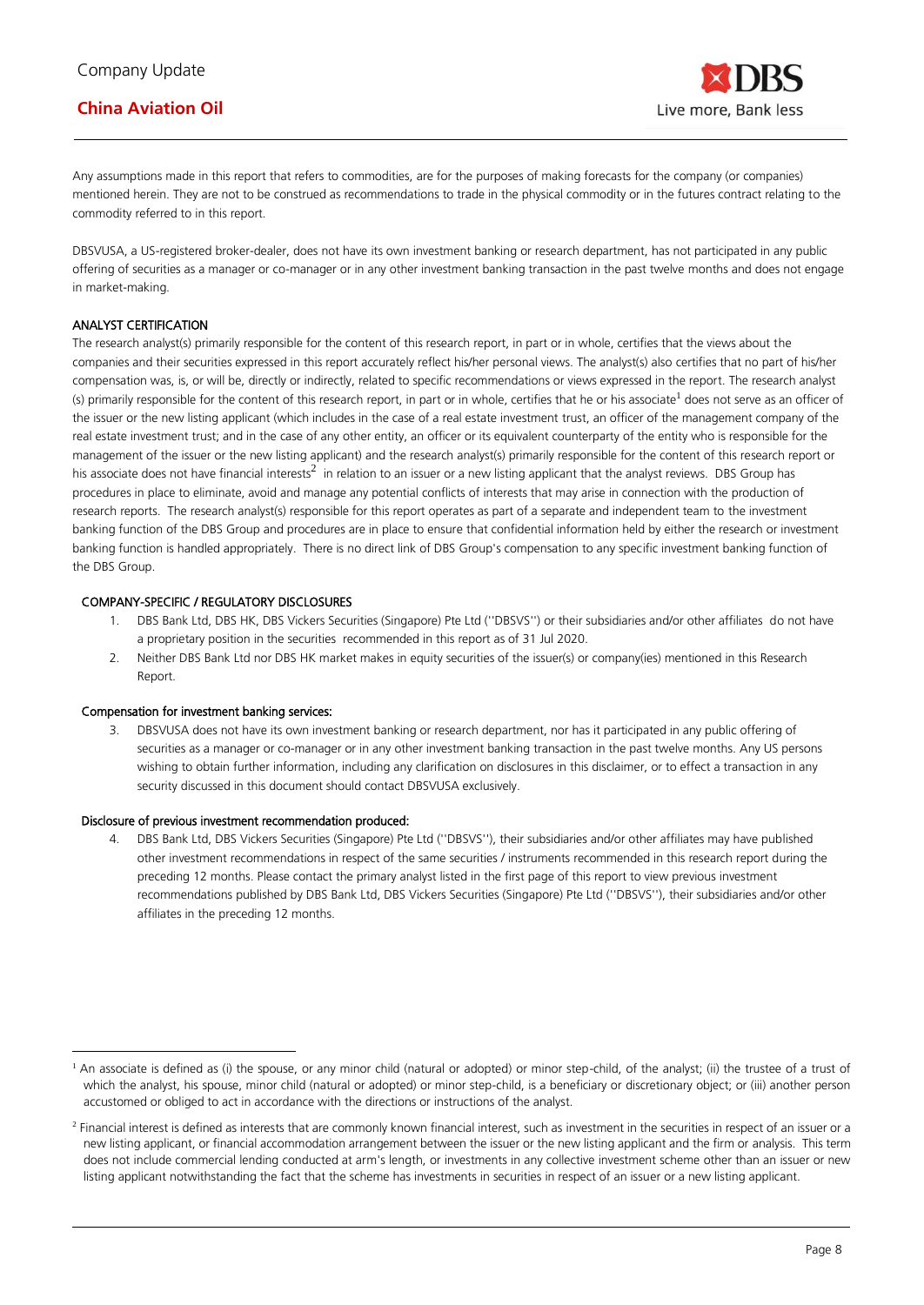

#### RESTRICTIONS ON DISTRIBUTION

| General   | This report is not directed to, or intended for distribution to or use by, any person or entity who is a citizen or resident of<br>or located in any locality, state, country or other jurisdiction where such distribution, publication, availability or use<br>would be contrary to law or regulation.                                                                                                                                                                                                                                                                                                                                                                                                                                                                                                                                                                                                                                                                                                                                                                           |
|-----------|------------------------------------------------------------------------------------------------------------------------------------------------------------------------------------------------------------------------------------------------------------------------------------------------------------------------------------------------------------------------------------------------------------------------------------------------------------------------------------------------------------------------------------------------------------------------------------------------------------------------------------------------------------------------------------------------------------------------------------------------------------------------------------------------------------------------------------------------------------------------------------------------------------------------------------------------------------------------------------------------------------------------------------------------------------------------------------|
| Australia | This report is being distributed in Australia by DBS Bank Ltd, DBSVS or DBSV HK. DBS Bank Ltd holds Australian Financial<br>Services Licence no. 475946.                                                                                                                                                                                                                                                                                                                                                                                                                                                                                                                                                                                                                                                                                                                                                                                                                                                                                                                           |
|           | DBSVS and DBSV HK are exempted from the requirement to hold an Australian Financial Services Licence under the<br>Corporation Act 2001 ("CA") in respect of financial services provided to the recipients. Both DBS Bank Ltd and DBSVS<br>are regulated by the Monetary Authority of Singapore under the laws of Singapore, and DBSV HK is regulated by the<br>Hong Kong Securities and Futures Commission under the laws of Hong Kong, which differ from Australian laws.                                                                                                                                                                                                                                                                                                                                                                                                                                                                                                                                                                                                         |
|           | Distribution of this report is intended only for "wholesale investors" within the meaning of the CA.                                                                                                                                                                                                                                                                                                                                                                                                                                                                                                                                                                                                                                                                                                                                                                                                                                                                                                                                                                               |
| Hong Kong | This report is being distributed in Hong Kong by DBS Bank Ltd, DBS Bank (Hong Kong) Limited and DBS Vickers (Hong<br>Kong) Limited, all of which are registered with or licensed by the Hong Kong Securities and Futures Commission to carry<br>out the regulated activity of advising on securities. DBS Bank Ltd., Hong Kong Branch is a limited liability company<br>incorporated in Singapore.                                                                                                                                                                                                                                                                                                                                                                                                                                                                                                                                                                                                                                                                                 |
|           | For any query regarding the materials herein, please contact Carol Wu (Reg No. AH8283) at dbsvhk@dbs.com                                                                                                                                                                                                                                                                                                                                                                                                                                                                                                                                                                                                                                                                                                                                                                                                                                                                                                                                                                           |
| Indonesia | This report is being distributed in Indonesia by PT DBS Vickers Sekuritas Indonesia.                                                                                                                                                                                                                                                                                                                                                                                                                                                                                                                                                                                                                                                                                                                                                                                                                                                                                                                                                                                               |
| Malaysia  | This report is distributed in Malaysia by AllianceDBS Research Sdn Bhd ("ADBSR"). Recipients of this report, received<br>from ADBSR are to contact the undersigned at 603-2604 3333 in respect of any matters arising from or in connection<br>with this report. In addition to the General Disclosure/Disclaimer found at the preceding page, recipients of this report<br>are advised that ADBSR (the preparer of this report), its holding company Alliance Investment Bank Berhad, their<br>respective connected and associated corporations, affiliates, their directors, officers, employees, agents and parties<br>related or associated with any of them may have positions in, and may effect transactions in the securities mentioned<br>herein and may also perform or seek to perform broking, investment banking/corporate advisory and other services for<br>the subject companies. They may also have received compensation and/or seek to obtain compensation for broking,<br>investment banking/corporate advisory and other services from the subject companies. |
|           |                                                                                                                                                                                                                                                                                                                                                                                                                                                                                                                                                                                                                                                                                                                                                                                                                                                                                                                                                                                                                                                                                    |
|           | Wong Ming Tek, Executive Director, ADBSR                                                                                                                                                                                                                                                                                                                                                                                                                                                                                                                                                                                                                                                                                                                                                                                                                                                                                                                                                                                                                                           |
| Singapore | This report is distributed in Singapore by DBS Bank Ltd (Company Regn. No. 196800306E) or DBSVS (Company Regn<br>No. 198600294G), both of which are Exempt Financial Advisers as defined in the Financial Advisers Act and regulated by<br>the Monetary Authority of Singapore. DBS Bank Ltd and/or DBSVS, may distribute reports produced by its respective<br>foreign entities, affiliates or other foreign research houses pursuant to an arrangement under Regulation 32C of the<br>Financial Advisers Regulations. Where the report is distributed in Singapore to a person who is not an Accredited<br>Investor, Expert Investor or an Institutional Investor, DBS Bank Ltd accepts legal responsibility for the contents of the<br>report to such persons only to the extent required by law. Singapore recipients should contact DBS Bank Ltd at 6327<br>2288 for matters arising from, or in connection with the report.                                                                                                                                                  |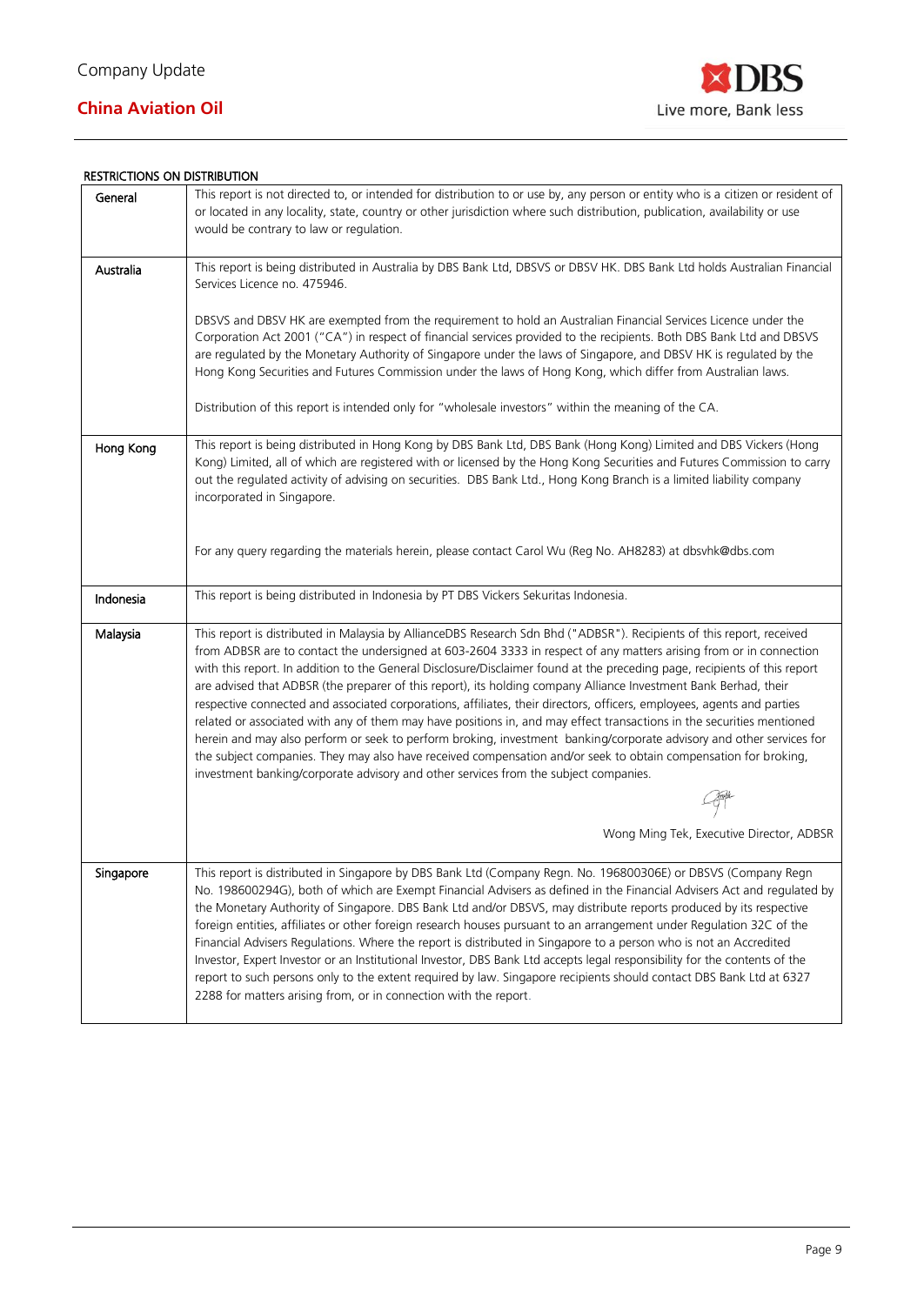

| Thailand                                      | This report is being distributed in Thailand by DBS Vickers Securities (Thailand) Co Ltd.                                                                                                                                                                                                                                                                                                                                                                                                                                                                                                                                                                                                                                                                                                                                                                                                                                                                                                                             |
|-----------------------------------------------|-----------------------------------------------------------------------------------------------------------------------------------------------------------------------------------------------------------------------------------------------------------------------------------------------------------------------------------------------------------------------------------------------------------------------------------------------------------------------------------------------------------------------------------------------------------------------------------------------------------------------------------------------------------------------------------------------------------------------------------------------------------------------------------------------------------------------------------------------------------------------------------------------------------------------------------------------------------------------------------------------------------------------|
| <b>United</b><br>Kingdom                      | This report is produced by DBS Bank Ltd which is regulated by the Monetary Authority of Singapore.                                                                                                                                                                                                                                                                                                                                                                                                                                                                                                                                                                                                                                                                                                                                                                                                                                                                                                                    |
|                                               | This report is disseminated in the United Kingdom by DBS Vickers Securities (UK) Ltd, ("DBSVUK"). DBSVUK is authorised<br>and regulated by the Financial Conduct Authority in the United Kingdom.                                                                                                                                                                                                                                                                                                                                                                                                                                                                                                                                                                                                                                                                                                                                                                                                                     |
|                                               | In respect of the United Kingdom, this report is solely intended for the clients of DBSVUK, its respective connected and<br>associated corporations and affiliates only and no part of this document may be (i) copied, photocopied or duplicated in<br>any form or by any means or (ii) redistributed without the prior written consent of DBSVUK. This communication is<br>directed at persons having professional experience in matters relating to investments. Any investment activity following<br>from this communication will only be engaged in with such persons. Persons who do not have professional experience in<br>matters relating to investments should not rely on this communication.                                                                                                                                                                                                                                                                                                              |
| Dubai<br>International<br>Financial<br>Centre | This research report is being distributed by DBS Bank Ltd., (DIFC Branch) having its office at units 608 - 610, 6 <sup>th</sup> Floor,<br>Gate Precinct Building 5, PO Box 506538, DIFC, Dubai, United Arab Emirates. DBS Bank Ltd., (DIFC Branch) is regulated<br>by The Dubai Financial Services Authority. This research report is intended only for professional clients (as defined in the<br>DFSA rulebook) and no other person may act upon it.                                                                                                                                                                                                                                                                                                                                                                                                                                                                                                                                                                |
| <b>United Arab</b><br><b>Emirates</b>         | This report is provided by DBS Bank Ltd (Company Regn. No. 196800306E) which is an Exempt Financial Adviser as<br>defined in the Financial Advisers Act and regulated by the Monetary Authority of Singapore. This report is for information<br>purposes only and should not be relied upon or acted on by the recipient or considered as a solicitation or inducement to<br>buy or sell any financial product. It does not constitute a personal recommendation or take into account the particular<br>investment objectives, financial situation, or needs of individual clients. You should contact your relationship manager or<br>investment adviser if you need advice on the merits of buying, selling or holding a particular investment. You should note<br>that the information in this report may be out of date and it is not represented or warranted to be accurate, timely or<br>complete. This report or any portion thereof may not be reprinted, sold or redistributed without our written consent. |
| <b>United States</b>                          | This report was prepared by DBS Bank Ltd. DBSVUSA did not participate in its preparation. The research analyst(s)<br>named on this report are not registered as research analysts with FINRA and are not associated persons of DBSVUSA. The<br>research analyst(s) are not subject to FINRA Rule 2241 restrictions on analyst compensation, communications with a<br>subject company, public appearances and trading securities held by a research analyst. This report is being distributed in<br>the United States by DBSVUSA, which accepts responsibility for its contents. This report may only be distributed to Major<br>U.S. Institutional Investors (as defined in SEC Rule 15a-6) and to such other institutional investors and qualified persons as<br>DBSVUSA may authorize. Any U.S. person receiving this report who wishes to effect transactions in any securities<br>referred to herein should contact DBSVUSA directly and not its affiliate.                                                       |
| Other<br>jurisdictions                        | In any other jurisdictions, except if otherwise restricted by laws or regulations, this report is intended only for qualified,<br>professional, institutional or sophisticated investors as defined in the laws and regulations of such jurisdictions.                                                                                                                                                                                                                                                                                                                                                                                                                                                                                                                                                                                                                                                                                                                                                                |